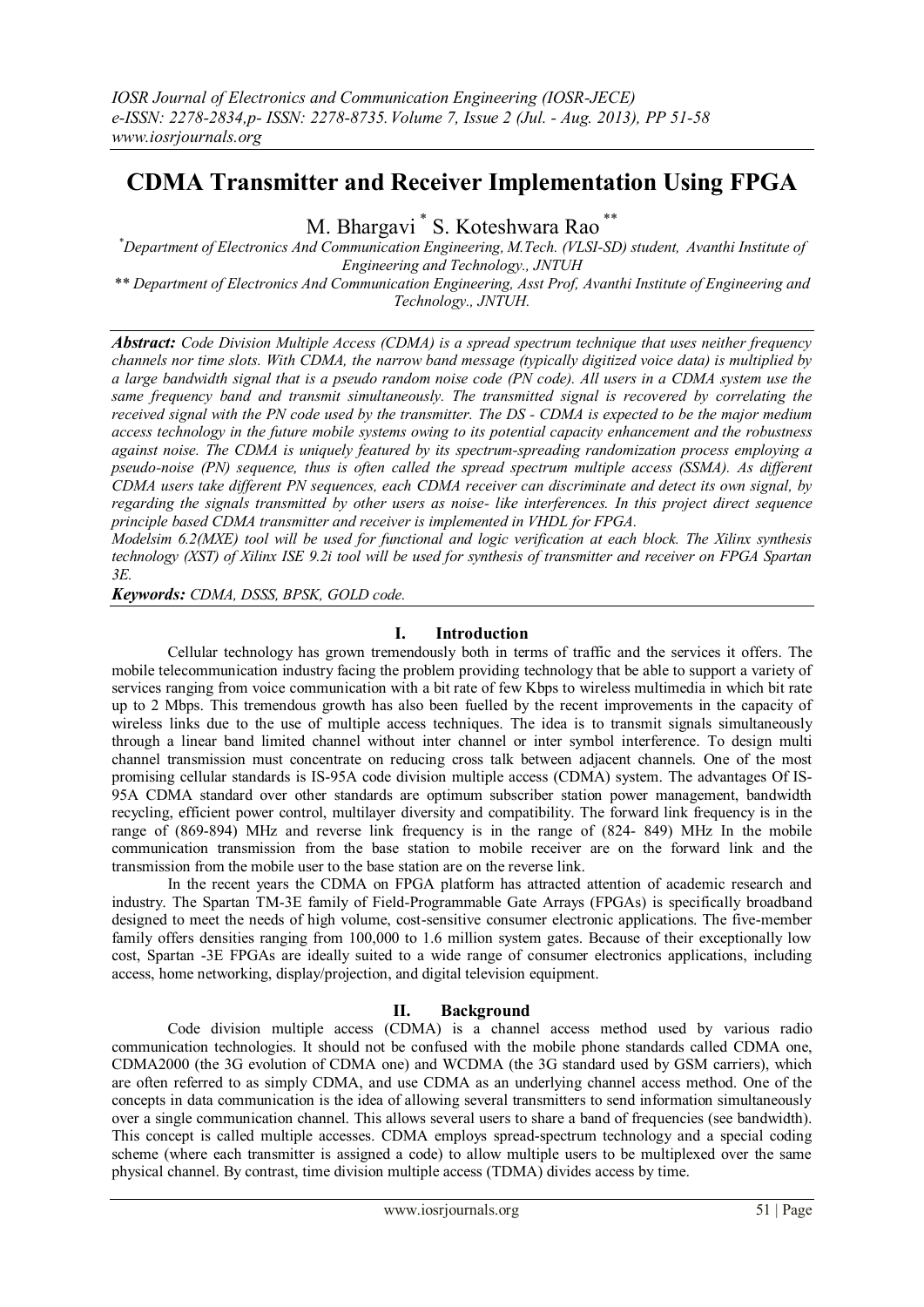# **III. Channel Access Method**

In [telecommunications](http://en.wikipedia.org/wiki/Telecommunication) and [computer networks,](http://en.wikipedia.org/wiki/Computer_networks) a channel access method or multiple access method allows several [terminals](http://en.wikipedia.org/wiki/Terminal_%28telecommunication%29) connected to the same multi-point [transmission medium](http://en.wikipedia.org/wiki/Transmission_medium) to transmit over it and to share its capacity. A channel-access scheme is based on a [multiplexing](http://en.wikipedia.org/wiki/Multiplexing) method, that allows several data streams or signals to share the same [communication channel](http://en.wikipedia.org/wiki/Communication_channel) or [physical medium.](http://en.wikipedia.org/wiki/Transmission_medium) Multiplexing is in this context provided by the [physical layer.](http://en.wikipedia.org/wiki/Physical_layer) Note that multiplexing also may be used in [full-duplex](http://en.wikipedia.org/wiki/Full-duplex) [point-to-point](http://en.wikipedia.org/wiki/Point-to-point_%28telecommunications%29) communication between nodes in a switched network, which should not be considered as multiple accesses. These are the four fundamental types of channel access schemes:

## **A. Frequency Division Multiple Access**

The [frequency division multiple access](http://en.wikipedia.org/wiki/Frequency_division_multiple_access) (FDMA) channel-access scheme is based on the [frequency](http://en.wikipedia.org/wiki/Frequency-division_multiplex)[division multiplex](http://en.wikipedia.org/wiki/Frequency-division_multiplex) (FDM) scheme, which provides different frequency bands to different data-streams. In the FDMA case, the data streams are allocated to different nodes or devices. An example of FDMA systems were the first-generation (1G) cell-phone systems, where each phone call was assigned to a specific uplink frequency channel, and another downlink frequency channel. Each message signal (each phone call) is [modulated](http://en.wikipedia.org/wiki/Modulation) on a specific [carrier frequency.](http://en.wikipedia.org/wiki/Carrier_wave) A related technique is wavelength division multiple access (WDMA), based on [wavelength division multiplex](http://en.wikipedia.org/wiki/Wavelength_division_multiplex) (WDM), where different data streams get different colors in fiber-optical communications.

## **B. Time Division Multiple Access (Tdma)**

The time [division multiple access](http://en.wikipedia.org/wiki/Time_division_multiple_access) (TDMA) channel access scheme is based on the [time division](http://en.wikipedia.org/wiki/Time_division_multiplex)  [multiplex](http://en.wikipedia.org/wiki/Time_division_multiplex) (TDM) scheme, which provides different time-slots to different data-streams (in the TDMA case to different transmitters) in a cyclically repetitive frame structure. For example, node 1 may use time slot 1, node 2 time slot 2, etc. until the last transmitter. Then it starts all over again, in a repetitive pattern, until a connection is ended and that slot becomes free or assigned to another node. An advanced form is Dynamic TDMA [\(DTDMA\)](http://en.wikipedia.org/w/index.php?title=DTDMA&action=edit&redlink=1), where a scheduling may give different time sometimes but sometimes node 1 may use time slot 1 in first frame and use another time slot in next frame. As an example, [2G](http://en.wikipedia.org/wiki/2G) cellular systems are based on a combination of TDMA and FDMA.

## **C. Packet Mode Multiple-Access**

[Packet mode](http://en.wikipedia.org/wiki/Packet_mode) multiple-access is typically also based on time-domain multiplexing, but not in a cyclically repetitive frame structure, and therefore it is *not* considered as TDM or TDMA. Due to its random character it can be categorised as [statistical multiplexing](http://en.wikipedia.org/wiki/Statistical_multiplexing) methods, making it possible to provide [dynamic](http://en.wikipedia.org/wiki/Dynamic_bandwidth_allocation)  [bandwidth allocation.](http://en.wikipedia.org/wiki/Dynamic_bandwidth_allocation) This require a [media access control](http://en.wikipedia.org/wiki/Media_access_control) (MAC) protocol, i.e. a principle for the nodes to take turns on the channel and to avoid collisions.

#### **D. Code Division Multiple Access /Spread Spectrum Multiple Access**

The [code division multiple access](http://en.wikipedia.org/wiki/Code_division_multiple_access) (CDMA) [3] scheme is based on [spread spectrum,](http://en.wikipedia.org/wiki/Spread_spectrum) meaning that a wider radio spectrum in Hertz is used than the data rate of each of the transferred bit streams, and several message signals are transferred simultaneously over the same carrier frequency, utilizing different spreading codes. The wide bandwidth makes it possible to send with a very poor signal-to-noise ratio of much less than 1 (less than 0 dB) according to the [Shannon-Heartly](http://en.wikipedia.org/w/index.php?title=Shannon-Heartly&action=edit&redlink=1) formula, meaning that the transmission power can be reduced to a level below the level of the noise and co-channel interference (cross talk) from other message signals sharing the same frequency.



Fig.3. Code division multiple Access (CDMA)

CDMA technology was originally developed by the military during World War II. Researchers were spurred into looking at ways of communicating that would be secure and work in the presence of jamming.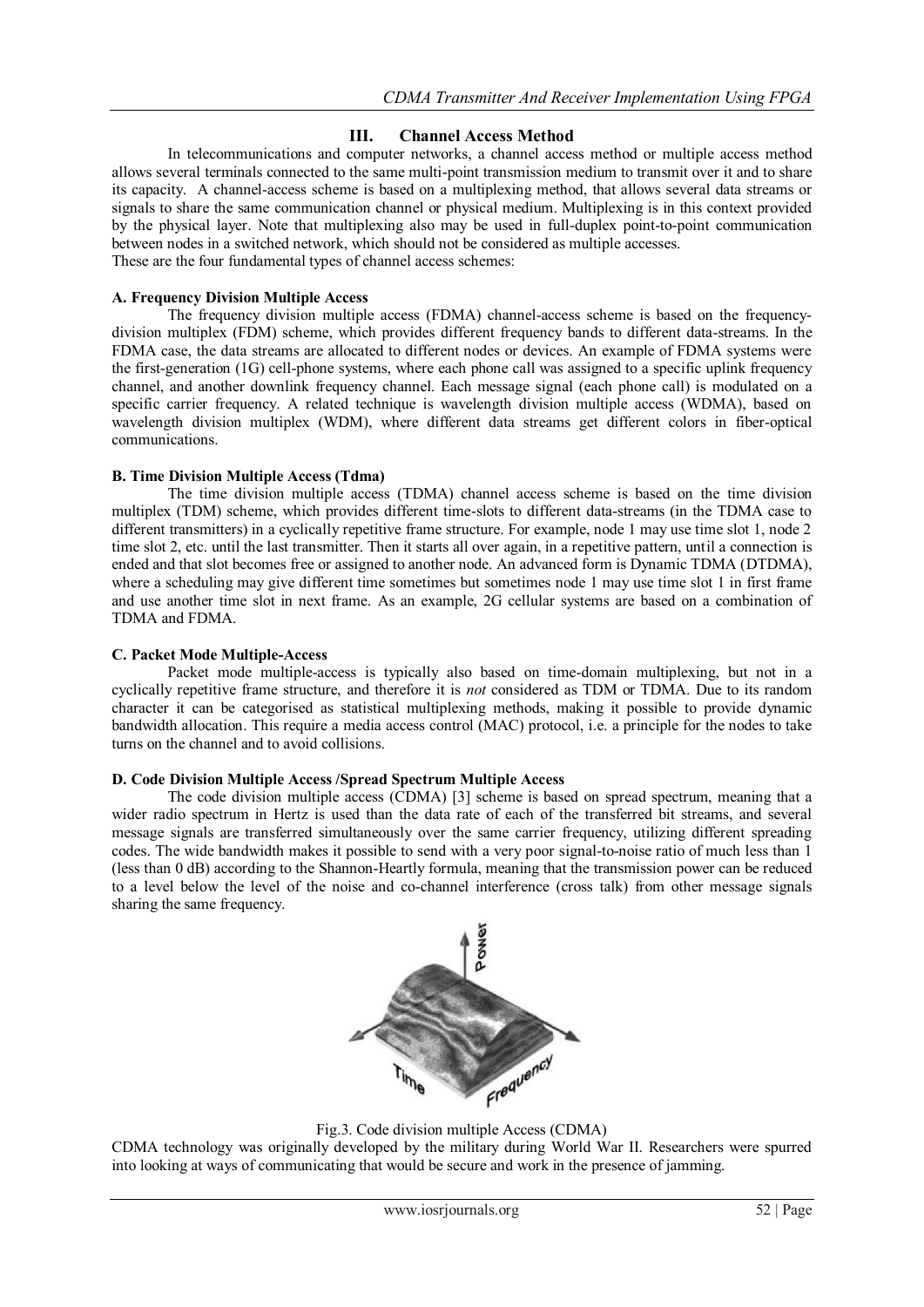Some of the properties that have made CDMA useful are:

- Anti-jam and interference rejection
- Information security
- Accurate Ranging
- Signal hiding and non-interference with existing systems.
- Low probability of interception

# **IV. Spread Spectrum And Its Techniques**

Spread spectrum is a means of transmission in which the signal occupies a bandwidth in excess of the minimum necessary to send the information: the band spread is accomplished by means of a code which is independent of the data, and synchronized reception with the code at the receive is used for de-spreading and subsequent data recovery. Two types of spread spectrum techniques are there.

- A. Frequency hopping spread spectrum
- B. Direct sequence spread spectrum

## **A. Frequency Hopping Spread Spectrum**

The signal is broadcasted over a random series of radio frequencies, hopping from one frequency to another frequency at fixed intervals a receiver, hopping between frequencies in synchronization with the transmitter picks up the message.

## **B. Direct Sequence Spread Spectrum**

Each bit in the original signal is represented by multiple bits in the transmitted signal, using a spreading code. The spreading code spreads the signal across a wider frequency band in direct proportion to the number of bits used.



**Fig.4.2. DS System Block Diagram**

#### **V. Ds-Ss Transmitter**

In Direct Sequence-Spread Spectrum the baseband waveform is multiplied by the PN sequence. The PN is produced using a PN generator. Frequency of the PN is higher than the Data signal. This generator consists of a shift register, and a logic circuit that determines the PN signal. After spreading, the signal is modulated and transmitted. The most widely modulation scheme is BPSK.



**Fig.5.1. DS-SS Transmitter Block Diagram**

The PN code used to spread the data can be of two main types. A short PN code (typically 10-128 chips in length) can be used to modulate each data bit. Figure 4 shows the generation of a CDMA signal using a 10-chip length short code. Alternatively a long PN code can be used.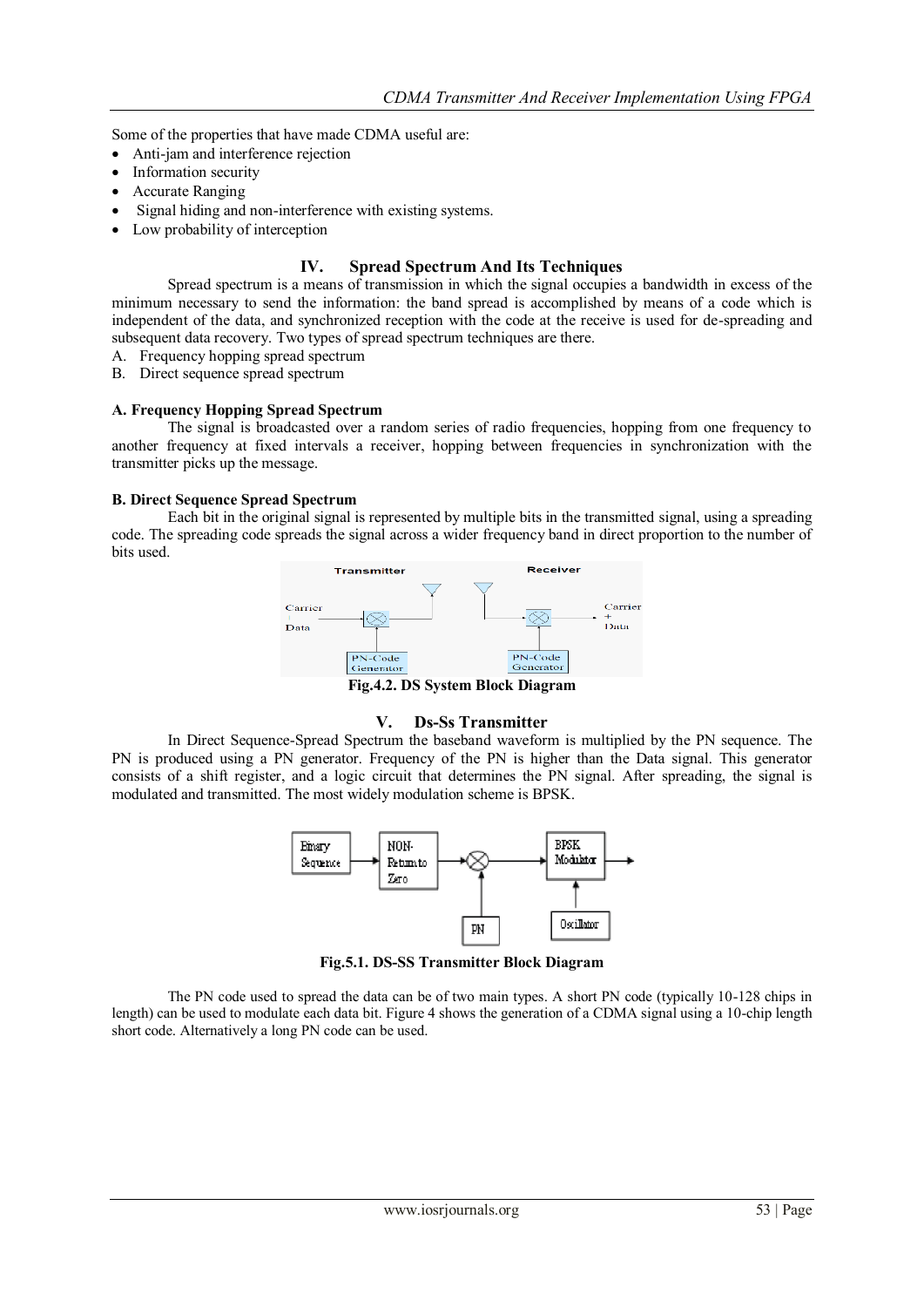

## **A. The Pn Generator Design**

PN sequences or Pseudo Noise sequence is a periodic binary code which is random in nature generated by the use of shift registers, but generated with taking into considerations some generator polynomials. These properties are known also known as balance property, run property, and correlation property respectively. This code is orthogonal in nature. PN sequence is also known as Maximal Length Sequences.

A PN code is a sequence of chips valued -1 and 1 (polar) or 0 and 1 (non-polar) and has noise-like properties. This results in low cross- correlation values among the codes and the difficulty to jam or detect a data message. A usual way to create a PN code is by means of at least one shift-register. When the length of such a shift-register is n, the following can be said about the period NDS of the above mentioned code-families:





**Fig.5.2. PN Generator Block Diagram**

# **B. Bpsk Modulator**

The BPSK Modulator is based on the idea of changing the phase of the carrier signal whenever the incoming Bit changes its state, for example, if the incoming message changes its state from 0–1, the carrier changes its phase by  $+180^\circ$ , and if it changes its state from 1–0 the carrier changes its phase by  $-180^\circ$ .

The BPSK modulator produces the band pass spread spectrum signal which is suitable for transmission from the spreaded signal. The BPSK modulator is implemented using pure digital architecture. The input to the BPSK modulator is the spreaded signal. Spreaded signal is the signal generated by using the PN code and the input data of the CDMA transmitter.



# **VI. Ds-Ss Receiver**

The CDMA receiver gets its input from the transmitter section and recover the data using matched filter. The matched filter can distinguish the PN sequence and the passes the data to the respective user. We Demodulate the BPSK signal first, Low Pass Filter the signal, and then dispread the filtered signal, to obtain the original message. In the demodulator section, we simply reverse the process. Demodulate the BPSK signal first, Low Pass Filter the signal, and then dispread the filtered signal, to obtain the original message.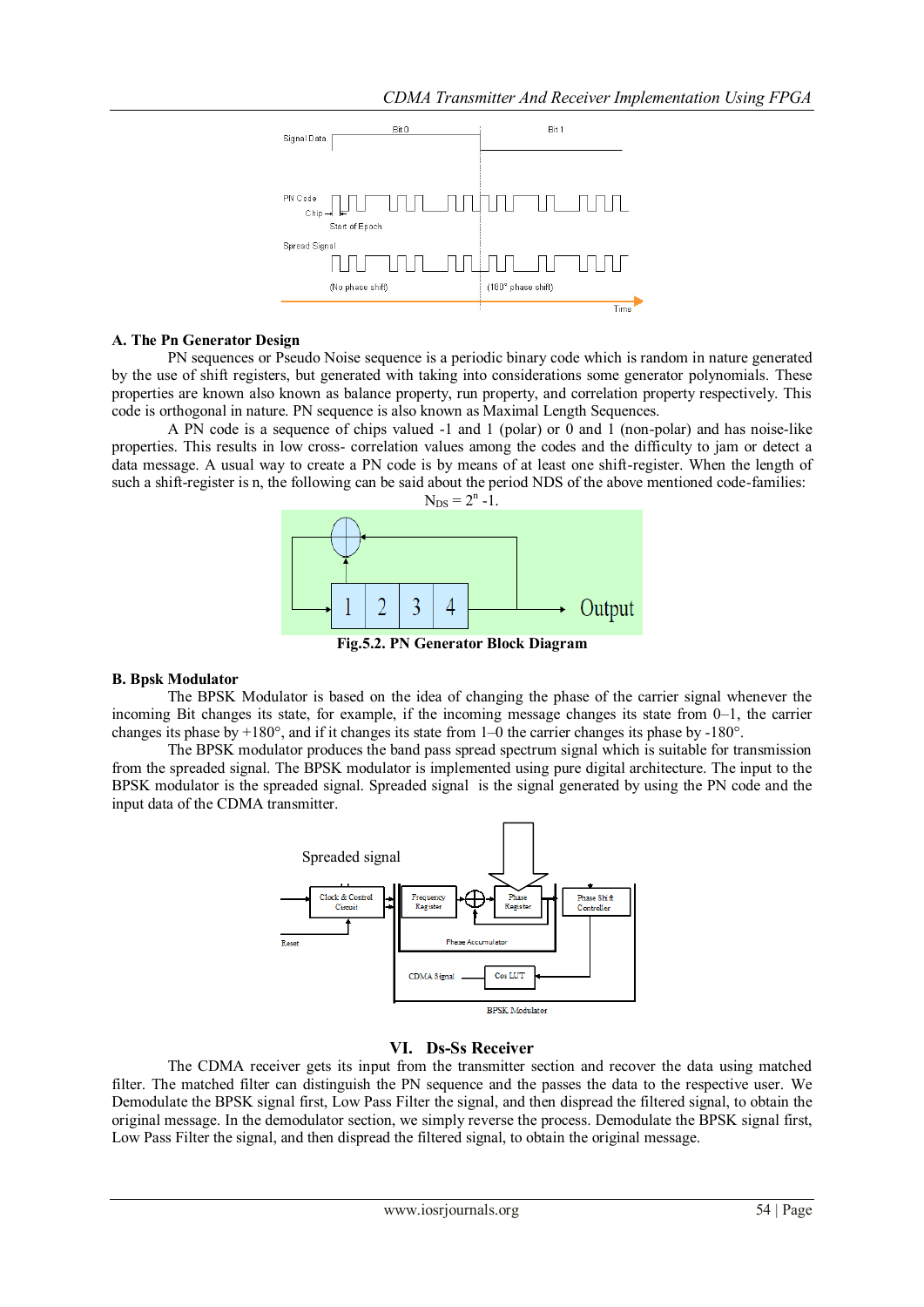

**Fig.6.1. DS-SS Receiver**

## **A. Gold Sequence Generator**

Length of gold sequence generated is 127 Number of communication links supported is a 63.Correlation property of gold sequences is better than ml sequences and hence they are more preferred. The length of the Gold Sequence is  $2<sup>n</sup> - 1$ 



**Fig.6.2. Gold Sequence Generator**

## **B. Bpsk Demodulator**

Digital coherent BPSK demodulator principle is used in this project for receiving the DS-CDMA signals. The BPSK demodulator produce 15 (-7 to 7) digital words, unlike in conventional BPSK demodulator which produces only two symbols ( $1'$  and  $0'$ ). This is necessary due to the low power spectral density of DS-CDMA signals and it is only possible to detect the information bits after correlation. This dynamic range of BPSK demodulator can be changed, for a given specification.

# **C.Low Pass Filter (Matched Filter)**

Matched filter based correlator is used in this project for receiving the DS-CDMA signals. The correlator accepts the 128 demodulator outputs and multiplies with 128 length PN sequence which is a sequence of +1 and -1. The outputs of multipliers are accumulated to produce the correlator output. The magnitude of the correlator output peaks whenever exact match occurs between the PN sequence and BPSK demodulator outputs. The output of the matched filter is given to the threshold detector, for detecting the information bits.

# **VII. Design And Implementation**

# **A . Design Of Cdma Transmitter**

## **And Receiver**

The design and implementation of the CDMA transmitter and receiver considers the following specifications

1. Type of PN Sequence: Gold Code

2. LFSR Size: Two 7 bit LFSRs in case of Gold Sequence 3. PN Sequence Length: 127 in case of gold sequence

- 4. Maximum no. of communication Links: 63 in case of gold sequence
- 5.Type of Modulation : BPSK

6. Type of demodulation : Coherent BPSK demodulation 7. Type of Correlator : Matched Filter

8. Type of Signal Synthesis: LUT based direct digital fequency

9. Phase Resolution Chosen in DDFS : 5.625

10. Threshold Type adjustable: Constant Threshold value 11. Front end Design Entry : VHDL

12. Backed Synthesis : Xilinx Spartan 3E FPGA

# **C . Vhdl Implementation Of Cdma**

#### **Transmitter And Receiver**

A VHDL specification can be executed in order to achieve high level of confidence in its correctness before commencing design and may simulate one to two orders of magnitude faster than a gate level description.

Following tools are used while developing, testing, implementing and programming the CDMA transmitter and receiver blocks. Simulation - Modelsim Xilinx Edition (MXE) Synthesis - Xilinx Synthesis Technology (XST) of Xilinx ISE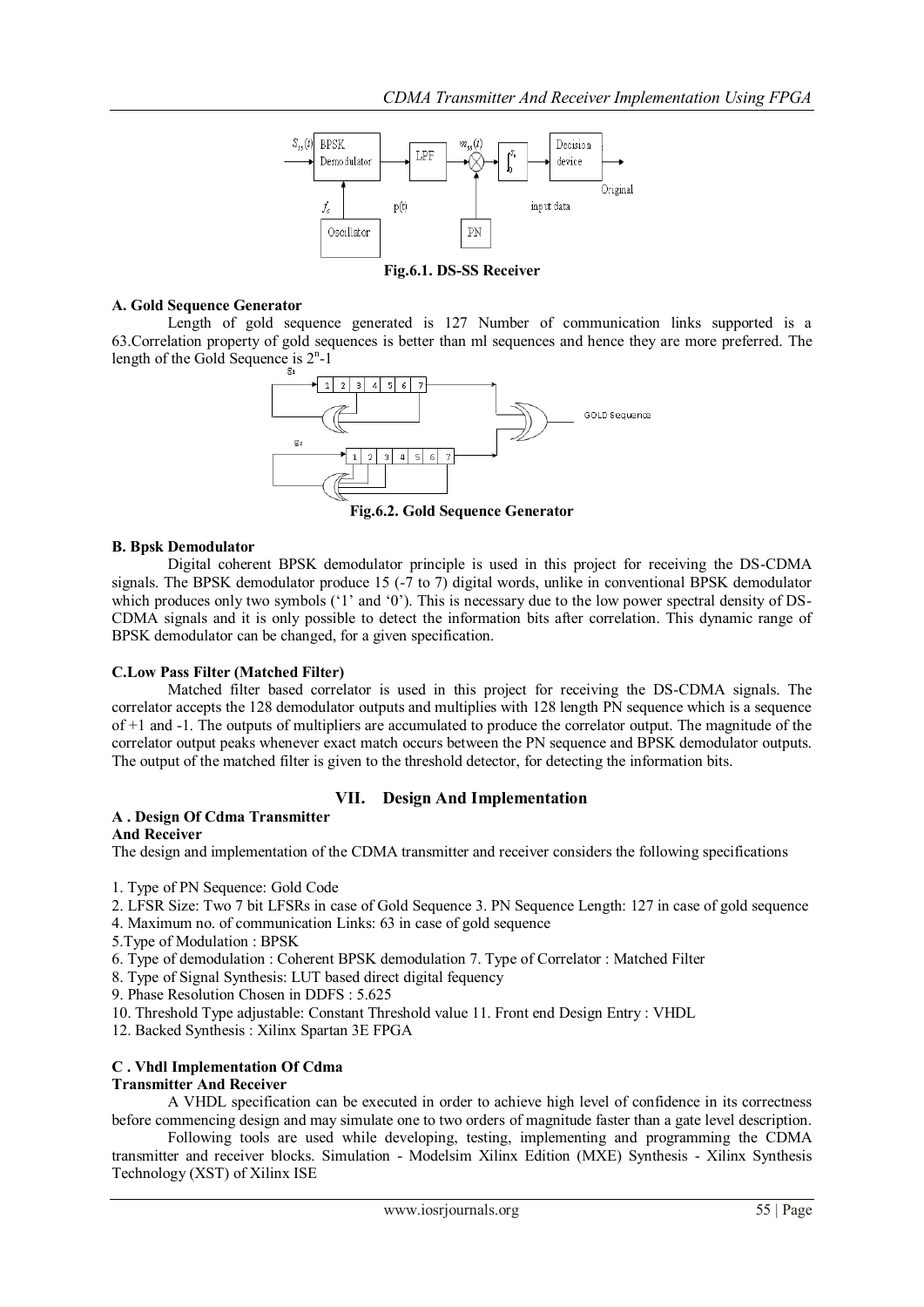## **VIII. Results**

**A.Simulation Results Simulation result for DS CDMA Transmitter**



**Fig.8.3. Simulation result for DS CDMA Transmitter.**

The above simulation result shows the DS CDMA transmitter tested with inputs user\_key, user\_data, pn\_seq and output observed is out\_ss\_signal.

#### **Simulation result for DS CDMA demodulator**



**Fig.8.4. Simulation result for DS CDMA demodulator.**

The above simulation result shows the demodulator output which is scaled to 4 bits.In the above figure demodulated output which is scaled to 4 bits can be seen at demod\_out\_value. The values lie in the range of -7 and +7.This is obtained by right shift by nine places and then truncating to 4 bits. This is sent as input to serial to parallel convertor.

#### **B. Synthesis Results**

The Floorplan for transmitter on Spartan-3E FPGA is given in the below figure.



**Fig.8.5. Floor plan for transmitter block**

The Floorplan for receiver on Spartan-3E FPGA is given in the below figure.



**Fig.8.6. Floor plan for receiver on Spartan-3E FPGA**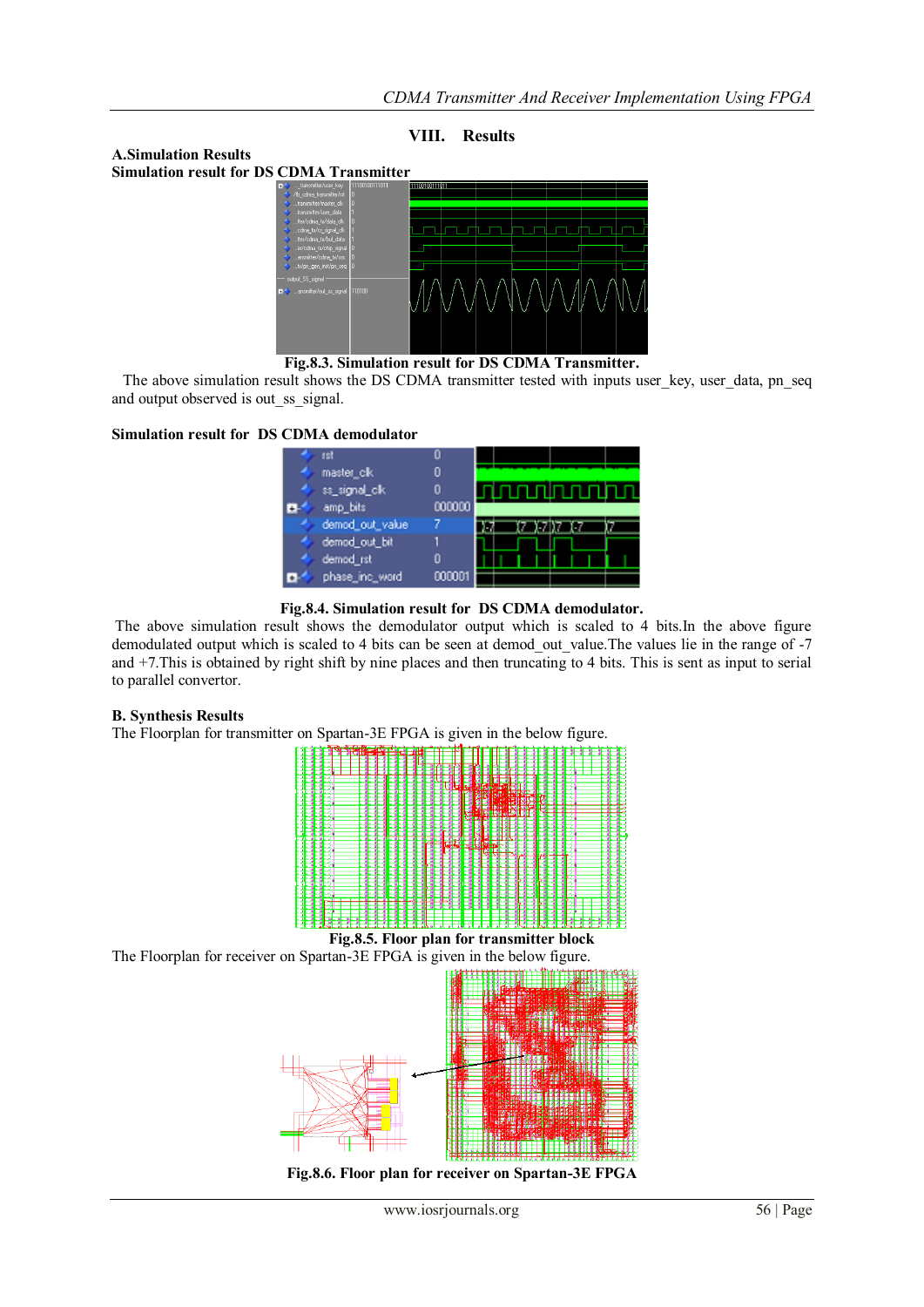# **C. Chipscope Results**

**Chipscope Pro Analyzer DS CDMA Top Level Module** 

| ChipScope Pro Analyzer [chipscope_settings]                                                                                                                                                                                                                                                                                                                                                                                                                                                                                                                              |                                                           |    |          |              |      |       |      |      |      |       |       |       |      |
|--------------------------------------------------------------------------------------------------------------------------------------------------------------------------------------------------------------------------------------------------------------------------------------------------------------------------------------------------------------------------------------------------------------------------------------------------------------------------------------------------------------------------------------------------------------------------|-----------------------------------------------------------|----|----------|--------------|------|-------|------|------|------|-------|-------|-------|------|
| Waveform<br>File<br>View JTAG Chain Device Trigger Setup<br>Bus Plot<br>Window<br>Help<br>$\mathbb{E}[\mathbb{Q} \otimes \mathbb{Q} \otimes \mathbb{Q} \otimes \mathbb{Q} \otimes \mathbb{Z} \otimes \mathbb{Z} \otimes \mathbb{Z} \otimes \mathbb{Z} \otimes \mathbb{Z} \otimes \mathbb{Z} \otimes \mathbb{Z} \otimes \mathbb{Z} \otimes \mathbb{Z} \otimes \mathbb{Z} \otimes \mathbb{Z} \otimes \mathbb{Z} \otimes \mathbb{Z} \otimes \mathbb{Z} \otimes \mathbb{Z} \otimes \mathbb{Z} \otimes \mathbb{Z} \otimes \mathbb{Z} \otimes \mathbb{Z} \otimes \mathbb{Z} \$ |                                                           |    |          |              |      |       |      |      |      |       |       |       |      |
| Project: chipscope settings                                                                                                                                                                                                                                                                                                                                                                                                                                                                                                                                              | Waveform - DEV:0 MyDevice0 (XC3S500E) UNIT:0 MyILA0 (ILA) |    |          |              |      |       |      |      |      |       |       |       |      |
| JTAG Chain<br>P-DEV.0 MyDevice0 (XC3S500E)<br>$+$ UNIT:0 MyILA0 (ILA)<br>Trigger Setup<br><b>Waveform</b><br>Listina<br>Bus Plot                                                                                                                                                                                                                                                                                                                                                                                                                                         | <b>Bus/Signal</b>                                         | X  | $\theta$ | 8419<br>1418 | 8420 | 8421  | 8422 | 8423 | 8424 | 8425  | 8426  | 8427  | 8428 |
|                                                                                                                                                                                                                                                                                                                                                                                                                                                                                                                                                                          | ← out SS signal                                           | 29 |          | 29 31        |      | $-22$ | 30   | 19   | -4   | $-24$ | $-31$ | $-20$ |      |
|                                                                                                                                                                                                                                                                                                                                                                                                                                                                                                                                                                          | userdata                                                  | 0  |          |              |      |       |      |      |      |       |       |       |      |
|                                                                                                                                                                                                                                                                                                                                                                                                                                                                                                                                                                          | rx out bit                                                | 0  |          | O            |      |       |      |      |      |       |       |       |      |
| DEV:1 MyDevice1 (XCF04S)                                                                                                                                                                                                                                                                                                                                                                                                                                                                                                                                                 | clk                                                       |    |          |              |      |       |      |      |      |       |       |       |      |

**Fig.8.7. Chipscope Pro Analyzer DS CDMA Top Level Module.** 

The above chipscope output shows the transmitted signal which is out as signal.It can be observed that data bit and the rx out bit user are equal.

## **IX. Conclusion**

In the proposed Project I have implemented various modules of Direct Sequence Code Multiple Access Communication System. It has been observed that the implemented design is fully reconfigurable on any communication links. System developed is implemented with 127 gold code sequence, it can be implemented with any length sequence very easily.

The developed DS CDMA system provides efficient area utilization on FPGA.This is obtained by implementing scaling process in receiver section. Chipscope analysis which provides testing and on chip debug at runtime is also implemented and the results obtained are satisfactory. This work has the following applications.

 $\Box$  Custom CDMA communication setup with specified

PN sequence length and number of users

 $\Box$  Standard CDMA systems designs such as used for mobiles and GPS

Implementation of a CDMA communication system with DSSS technique in VHDL has the following advantages

 $\Box$  The design is fully reconfigurable

 $\Box$  The number of bits and PN sequence can be

changed very easily

Useful for both FPGA and ASIC implementations.

Disadvantages

 $\Box$  Complex hardware is involved in receiver design

which increases the cost of the system

# **X. Future Scope**

The proposed project can be further extended to implement with multiple transmitters and receiver"s .It can be implemented with different modulation techniques and a comparative analysis can also be made. Various techniques can also be implemented to improve the multipath interference effect.

The concept can be extended to design the Global Positioning System which is CDMA system. Frequency hopping spread spectrum technique can also be implemented and compared.

#### **References**

- [1]. B. Sreedevi, V. Vijaya, CH. Kranthi Rekh, Rama Valupadasu, B. RamaRao Chunduri, "FPGA implementation of DSSS-CDMA transmitter and receiver for Adhoc Networks." IEEE Symposium on computers and informatics 2011.
- [2]. Shahraki, A.S.; Nabavi, A, "Implementation of GSM and IS-95 equalizers on a reconfigurable architecture for software radio systems, Circuits and Systems for communications 2008 ,Publication Year: 2008 , Page(s): 336 – 339.
- [3]. M.Habib Ullah, Akhmad Unggul Priantoro, M.Jasim Uddin, "Design and Construction of Direct Sequence Spread Spectrum CDMA Transmitter and Receiver" Proceedings of 11th International Conference on Computer and Information Technology (ICCIT 2008)
- [4]. Jeffrey G.Andrews, "[Interference Cancellation for Cellular Systems: A Contemporary Overview](http://users.ece.utexas.edu/~jandrews/publications/InterferenceCancTut.pdf)", IEEE Wireless Communications Magazine, Apr. 2005.
- [5]. Ashwin Sampath, Joseph S. Kaufman, , Muralidharan S. Kodialam, , and Kenneth C. Budka,, " Performance Analysis of Call Assignment and Carrier Packing Schemes for TDMA Systems", IEEE Transactions On Vehicular Technology, vol. 52, no. 6, November 2003
- [6]. R. Derryberry, S. Gray, "[Transmit Diversity in 3G CDMA Systems](http://www.ece.utexas.edu/wncg/cdmarefs/td_cdma.pdf)". IEEE Communication Magazine, pp 68-75, April 2002.
- [7]. David Tse , "[Multiuser Diversity in Wireless Networks.](http://www.ece.utexas.edu/wncg/cdmarefs/Tse_Sildes.pdf)", Stanford University ,April , 2001.
- [8]. S. Bisada H. Baraka A. Abdelwahab and M. El Sherif "A Software Radio Architecture For CDMA IS-95-based Dual Mode Mobile